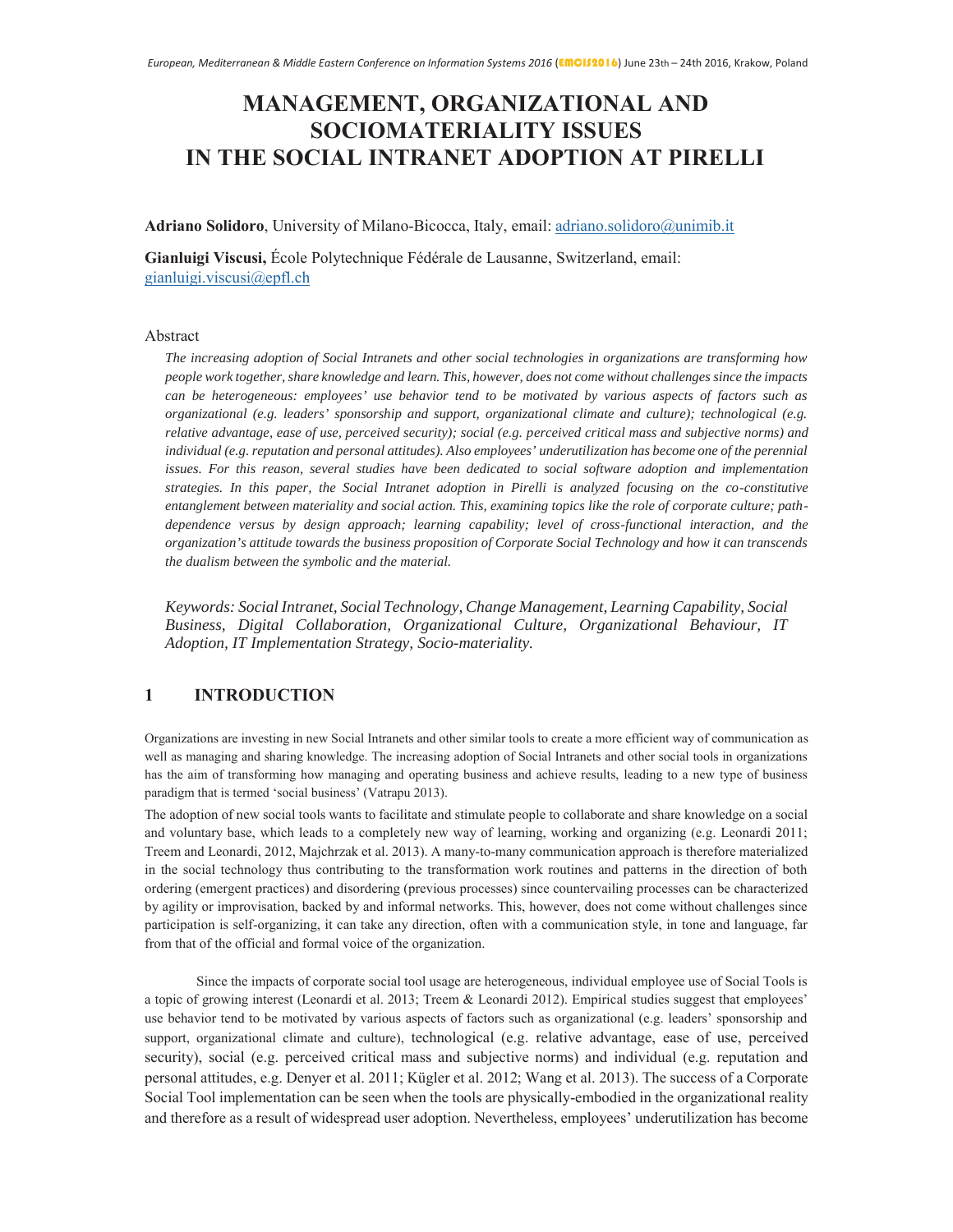one of the perennial issues (Denyer et al. 2011; Wagner et al. 2014).

For this reason, several studies have been dedicated to social software adoption and implementation strategies (e.g. Culnanet al. 2010; Majchrzak et al., 2009; Gallaugher and Ransbotham 2010; Sinclaire and Vogus 2011) examining topics like the role of corporate culture (e.g. Grace 2009, Richter et al., 2011, Rosen, 2009, Frappaolo & Keldsen 2008) and the adequate balance between voluntary participation and control (e.g. Buhse and Stamer 2008). However, according to Frappaolo & Keldsen (2008), no matter what the culture is before and how it will be changed (i.e. learning capability, level of cross-functional interaction, leadership and power spread around the organization, spontaneous or unscheduled interaction, relatively loose hierarchical structures and so on), the ultimate goal in this case should always be to estimate the organization's attitude towards the business proposition of Corporate Social Technology and how it transcends the dualism between the symbolic and the material, focusing on the co-constitutive entanglement between materiality and social action (Barad, 2003; Leonardi et al., 2012). This is linked, for example, with the role of management example by actually using the social tools adopted themselves (e.g. Riemer and Richter 2010) and by not seeing participative tools and open information sharing as a threat of losing control if they encourage learning, active participation and openness.

Furthermore, variables that affect the adoption can be the existence of different user groups - in order to avoid a paradoxical recreation of the silos of the physical organization in the online environment (Lu etal., 2011 Ebersbach and Glaser 2009), as well as "uncertainty avoidance" or "perceived usefulness" (Ribière et al., 2010; Saldanha and Krishnan, 2010). The references to some factors are still limited, such as cultural differences and organization size (Von Krogh, 2012, Saldanha and Krishnan, 2010). Since organizations are ever more investing in Social Intranets tools, an understanding of both prevalence of usage and non-usage among employees is necessary in order to provide organizational management with practical guidelines (Leonardi et al. 2013).

#### $\overline{2}$ **THEORETICAL BACKGROUND**

This article aims to contribute to the research stream investigating sociomateriality with a focus on information technology in organizations. To this end, we take a theoretical stance which follows the arguments advanced by Leonardi (2013) in favor of a theoretical foundation for sociomateriality based on critical realism (Archer, Bhaskar, Collier, Lawson, & Norrie, 1998) as an alternative to perspectives grounded on agential realism as well as structuration theory. As for critical realism, scholars in organization science (Paul M Leonardi, 2013; Mutch, 2009) as well as in the field of information systems research (Njihia  $\&$ Merali, 2013) have identified the social ontology at the basis of the morphogenetic approach developed by Margaret Archer (Archer, 1995, 1998) as a suitable ground for i) a relational form of analysis theoretically holding apart agency and structure have to explore their development trajectories over time (Mutch, Delbridge, & Ventresca, 2006, p. 616), and ii) studying stratified connections of organizations and technology (Mutch, 2009; Njihia & Merali, 2013).

According to Archer (1998, p. 375) the analytical dualism of the morphogenetic approach is grounded on the following basic theorems: i) structure necessarily pre-dates action(s) which transform it; ii) structural elaboration necessarily post-dates the actions which have transformed it. Thus, in this perspective agents' interactions are bounded by the structure of the social system they live in, actually

developed from past interactions (*conditioning* at time  $T^1$ ); consequently they and can only transform it and not produce it (through *social interaction* at time  $T^2$  to  $T^3$ ), leading to at structural elaboration (*morphogenesis*) or reproduction (*morphostatic*) of the social system (*transformation* at time  $T<sup>4</sup>$ ).

Considering technology, as pointed out by Leonardi  $(2013, p. 69)$  adopting the above perspective allows to assume that users are introduced to a technology having a preconfigured and stable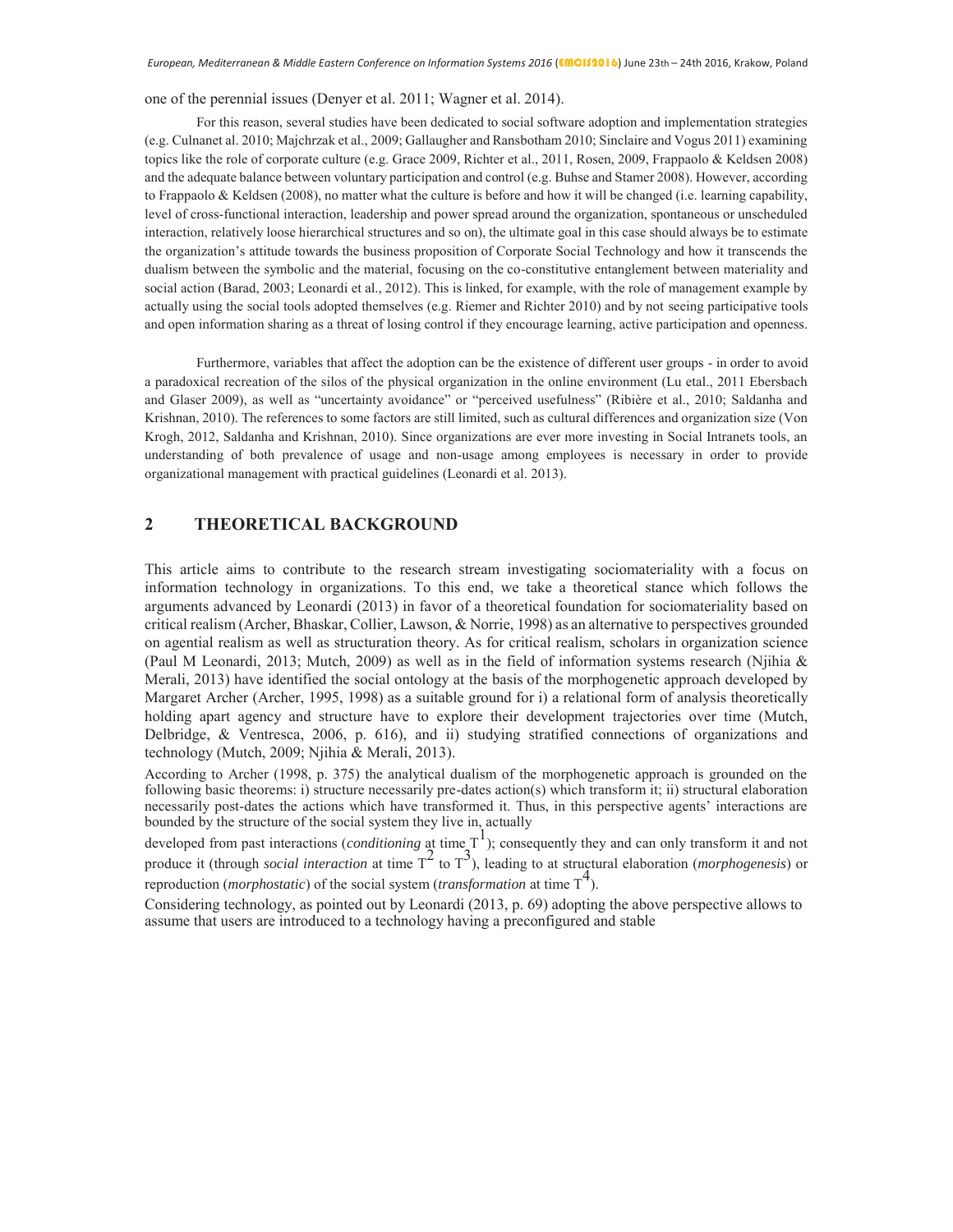materiality, yet identifying a *material agency* ("the way the object acts when humans provoke it", p.70) predating and bounding social agency.

Furthermore, as noticed again by Leonardi (2013) the material agency of technology may be seen as the function of a given technological object, with matter and form one of key attributes of technology identified by Kallinikos (2012). Under his perspective, by function it is meant the purpose or purposes an object, or a set of objects, fulfills (Kallinikos, 2012, p. 70) and should be distinguished from routines, programs and operating procedures the object supports: for example, as pointed out by Kallinikos (2012, p. 69), a *clock* is a technology and a *schedule* is a program. Yet, together they can be seen as distinct elements of a structure that according to morphogenesis approach, through what Leondardi (2011) indicated as a gradual "imbrication", may reproduce or elaborate a new infrastructure.

Taking this issues into account, we contend that adopting a critical realism perspective on sociomateriality as the one discussed above may contribute to shed light on the drivers, constraints and emergent effects of different platforms for social learning, knowledge sharing and collaboration at corporate level, in particular observing the move from intranets to enterprise social networks. At the state of the art, studies have focused on the explanation of different adoption as well as user patterns of a social intranet and their consequence on social learning, knowledge sharing and networking benefits (Lüders, 2013) or on the role and effects of enterprise social networking technologies on communication visibility (Paul M Leonardi, 2014). However, the imbrication of human and material agencies in enterprise social learning, knowledge sharing and collaboration initiatives is still poorly explored through a general epistemology that "make determinations about how and why the separate "social" and "material" become the "sociomaterial" and persist that way over time", further identifying the implications for organizing (Paul M Leonardi, 2013, p. 74). Thus, the expected contribution is to add an empirical study to the streams of research adopting critical realism or morphogenesis identifying the emerging features of the adoption and evolution of information systems in organizations (Henfridsson & Bygstad, 2013; Paul M. Leonardi, 2011; Njihia & Merali, 2013). Furthermore, the focus on enterprise social networking and collaboration technologies aims to provide an empirical contribution to extend state of the art on their impact on organizational behaviour, with specific insights on learning as well as knowledge and change management practices. In particular, the article may contribute with further empirical evidence from the case of enterprise social networking technology initiatives in a global corporation to the argument by Leonardi (2011) that the routines and technologies are the infrastructure that the imbrication of human and material agencies produce, having characteristics such as flexibility a relevant role.

#### $\overline{3}$ **RESEARCH METHOD**

In this article we discuss a single case study from, whose rationale is to represent an exploratory case study (Yin, 2009). The study is the result of a qualitative research based on a interpretive approach to field study (Klein & Myers, 1999; Walsham, 1995), while having an ontological stance which refers to critical realism (Maxwell, 2010). In particular, the study aims to produce an understanding of the imbrication of human and material agencies in enterprise social learning, knowledge sharing and collaboration initiatives, focusing on the interplay between structure and agency at multiple levels within the considered social context. To this end, we adopt the morphogenetic approach as theoretical framework for the study of socio materiality as discussed in previous Section. Specifically, we are going to develop the analysis coupling the three phases of the morphogenetic cycle (structural conditioning, socio-cultural interaction, structural elaboration/reproduction) as reported by Archer (1998), and the phases of the *retroductive methodology* used in critical realism research to reveal the mechanisms that produce a considered social phenomenon (Meyer & Lunnay, 2013; Zachariadis, Scott, & Barrett, 2013). As summarized by Zachariadis et al. (2013, p. 866) the first phase is the *description* or *appreciation* of the research situation, focusing on the identification of the different features of the phenomenon under study; the second phase concerns the retroductive analysis of the data, hypothesizing about the mechanisms or constitutive structures potentially causing/generating the phenomena under study; the third phase focuses on the elimination of the alternative explanations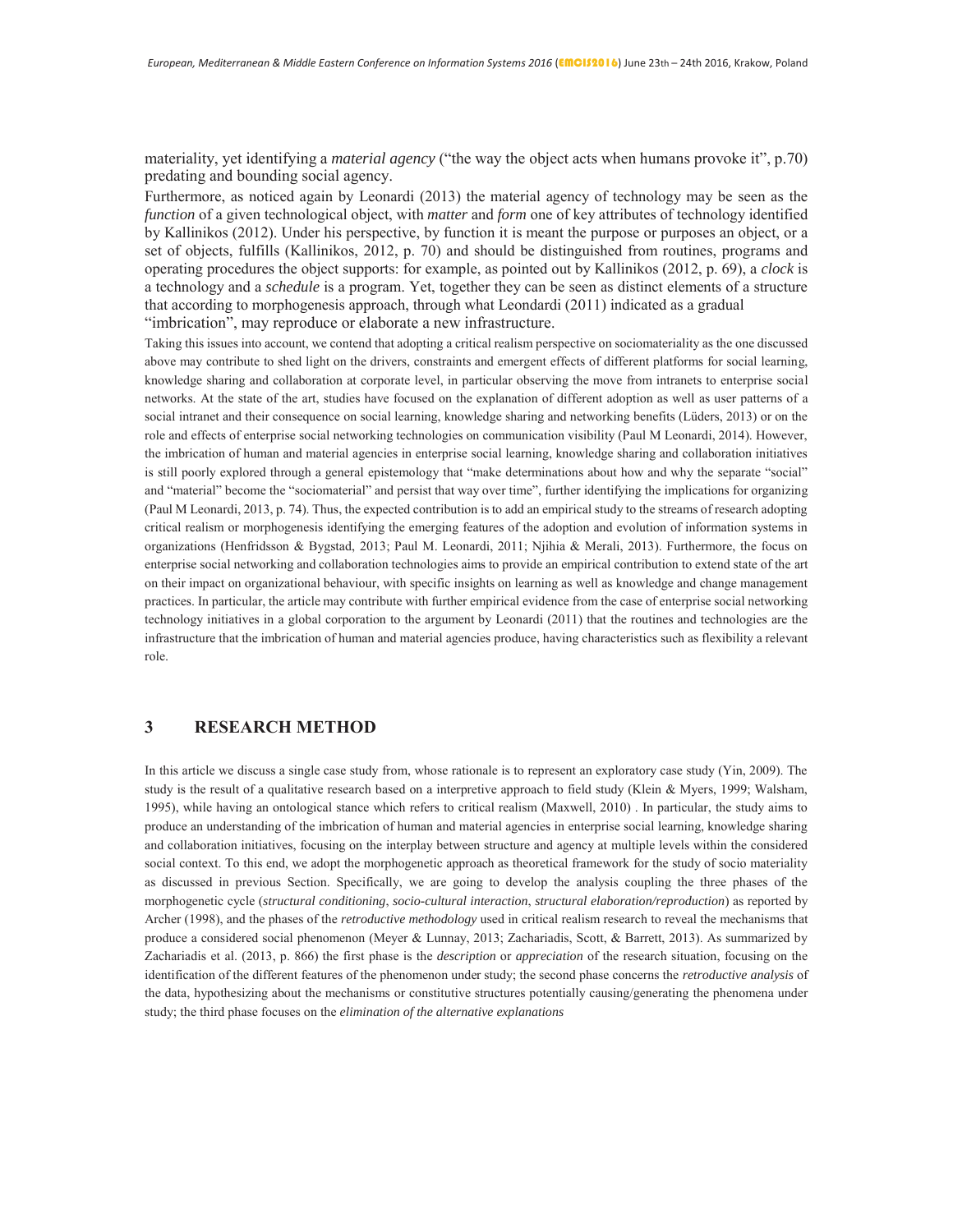produced and identification of the actual generative mechanisms or causal structure at work (Archer et al., 1998, p. 18); finally, the *action* phase circulates the research findings and verify the causal explanations uncovered with regard to an informed and expert "intended audience".

In the following Sections we first provide an overview of the case, detailing fieldwork and data collection. Subsequently, we discuss the main findings, contributions, and limitations of the research.

#### $\overline{\mathbf{4}}$ **SITE AND DATA COLLECTION**

Pirelli & C. SpA is a multinational company based in Milan. The company, the world's fifth-largest tyre manufacturer is present in over 160 countries and has 19 manufacturing sites. We chose Pirelli for the case study because we have a privileged relationship with the organization. This gives us a unique opportunity to explore how Pirelli implements and develops Pnet (Pirelli Social Intranet).

Pnet was launched in June 2012. Our study begins in October 2013. First, we reviewed the documents regarding the Pnet project (business cases, implementation plan, and governance policy). Between January-March 2014 we interviewed 32 people (30 face-to-face and 2 over the telephone in the case of managers operating in foreign locations).

The respondents included 16 top and senior managers, and 16 employees from Pirelli. The 16 managers are influential persons and thinkers at Pirelli, who have the power to influence Pnet development, while the 16 employees were identified as participating in the routine use.

The interviews were conducted in Italian and in English, depending on the language preference of each interviewee (the interviews averaged one hour with a semi-structured protocol.

The documents regarding the Pnet project and the interviews were subsequently coded and analyzed in parallel sessions by the two authors of this article with NVivo 10 and MAXQDA 12. The coding activities were structured following the sequence open, selective, and theoretical coding (Glaser, 1978; Urquhart, 2013). The coding activities were conducted to develop the first two phases of the retroductive methodology adopted, thus providing a structured *description* or *appreciation* of the research situation and a first retroductive analysis of the data.

Other interviews will be made in March 2016 in order to keep trace of the Pnet development as well as pursuing further theoretical sampling, thus supporting a deeper *retroductive analysis* of the data, the elimination of the alternatives, and verification with regard to an informed and expert intended audience.

#### $\overline{5}$ **MAIN FINDINGS AND CONTRIBUTIONS**

Adopting a morphogenetic perspective and an imbrication framework we aim to explore how technology's functions and routines as material agency can be actually considered constitutive features of the structuring process apart from human agency, consequently viewing structure as the product of imbrication (see also Paul M. Leonardi, 2011, p. 165). Accordingly, we believe that capturing the sociomateriality factors related to a Social Intranet usage is a step ahead towards understanding the significant heterogeneity in both adoption costs and network benefits. So far, our findings underline some issues that we present here, in brief:

Governance: organizations implementing a Social Intranet or other Social software should involve senior management and key users from various business functions, in order to enable Social Intranet absorption within the organizational culture and work processes and practices. Moreover, the most

attentive regard must be given to senior management views and attitudes towards the disruptive communication practices embodied in the social technologies;

Leadership: successful organizational change initiatives - such as Social Intranet

adoption - necessitate a new genre of leadership to take account of a more open and transparent organizational ecosystem;

Alignment: linking Social Intranet usage to employees' goals, performance and reputation will also encourage people to adopt social tools to accomplish their work-related tasks;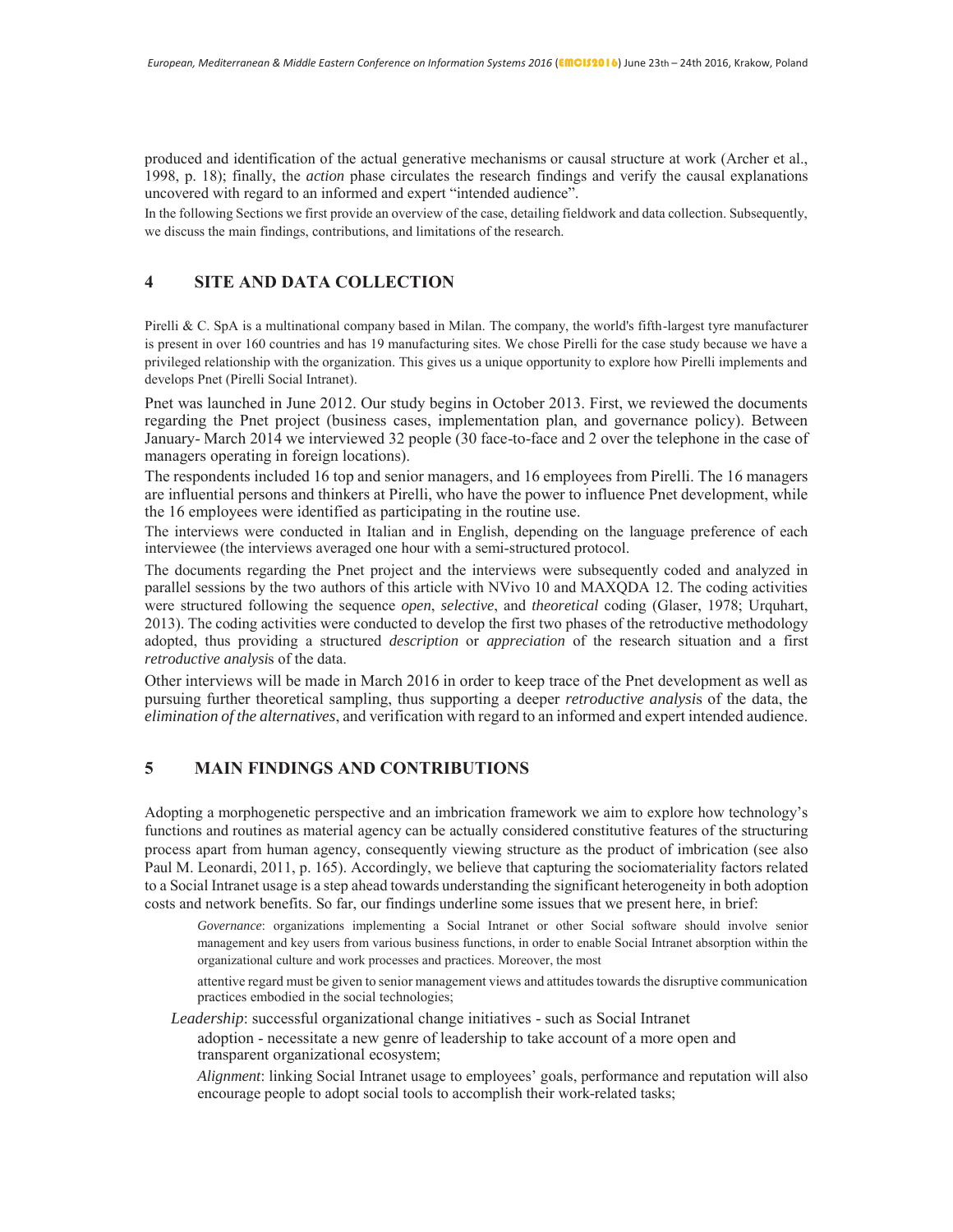*Human resources:* organizations should identify and empower active Social Intranets

'evangelists' as ambassadors and boundary spanners (Levina & Vaast, 2005) in order to enlarge the critical mass of users and facilitate social learning as well as a shared sensemaking;

*Organizational climate:* lastly, organizations should facilitate personal relationships between employees through the creation of online events. To boost a culture that values Social Intranet, organizations should create a welcoming and helpful climate for employees to openly share personal knowledge.

With our study we aim to contribute to the emerging body of literature concerning the adoption of corporate social networks. This raises the research question that this study addresses: What are the factors that facilitate of Social Intranet usage among employees?

The approach of this study to social business is organizational and strategic, and social technology is not understood in terms of any specific software or service, but rather as a way of working, learning and communicating with others. As our findings are based on Pirelli, a big-sized manufacturing company, we are cautious in generalizing the findings to other types of organizations and Social Intranet platforms

## References

- Archer, M. S. (1995). Realist social theory: The morphogenetic approach. Cambridge University Press.
- Archer, M. S. (1998). Realism and Morphogenesis. In Critical Realism Essential Readings (pp. 356– 381). London, UK: Routledge.
- Archer, M. S., Bhaskar, R., Collier, A., Lawson, T., & Norrie, A. (1998). Critical Realism -Essential Readings . (M. S. Archer, R. Bhaskar, A. Collier, T. Lawson, & A. Norrie, Eds.). London(UK); New York(US): Routledge.
- Glaser, B. G. (1978). Theoretical Sensitivity: Advances in the Methodology of Grounded Theory. The Sociology Press.
- Henfridsson, O., & Bygstad, B. (2013). The Generative Mechanisms of Digital Infrastructure Evolution. MIS Quarterly, 37(3), 907-931.
- Kallinikos, J. (2012). Form, Function, and Matter: Crossing the border of Materiality. In P. M. Leonardi, B. A. Nardi, & J. Kallinikos (Eds.), Materiality and Organizing - Social Interaction in a Technological World (pp. 67-87). Oxford, UK: Oxford University Press.
- Klein, H. K., & Myers, M. D. (1999). A set of principles for conducting and evaluating interpretive field studies in information systems. MIS Quarterly ,  $23(1)$ ,  $67-93$ .
- Leonardi, P. M. (2011). When flexible routines meet flexible technologies: Affordance, constraint, and the imbrication of human and material agencies. MIS Quarterly,  $35(1)$ ,  $147-167$ .
- Leonardi, P. M. (2013). Theoretical foundations for the study of sociomateriality. Information and Organization, 23(2), 59-76. doi:http://dx.doi.org/10.1016/j.infoandorg.2013.02.002
- Leonardi, P. M. (2014). Social Media, Knowledge Sharing, and Innovation: Toward a Theory of Communication Visibility. Information Systems Research, 25(4), 796-816. doi:10.1287/isre.2014.0536
- Levina, N., & Vaast, E. (2005). The Emergence of Boundary Spanning Competence in Practice: Implications for Implementation and Use of Information Systems. MISQ, 29(2), 335–363.
- Lüders, M. (2013). Networking and notworking in social intranets: User archetypes and participatory divides. First Monday, 18(8). doi:10.5210/fm.v18i8.4693
- Maxwell, J. a. (2010). What Is Realism, and Why Should Qualitative Researchers Care? In A Realist Approach for Qualitative Research (pp. 3-13). London, UK: SAGE.
- Meyer, S. B., & Lunnay, B. (2013). The Application of Abductive and Retroductive Inference for the Design and Analysis of Theory-Driven Sociological Research. Sociological Research Online, 18(1), 12. Retrieved from http://www.socresonline.org.uk/18/1/12.html